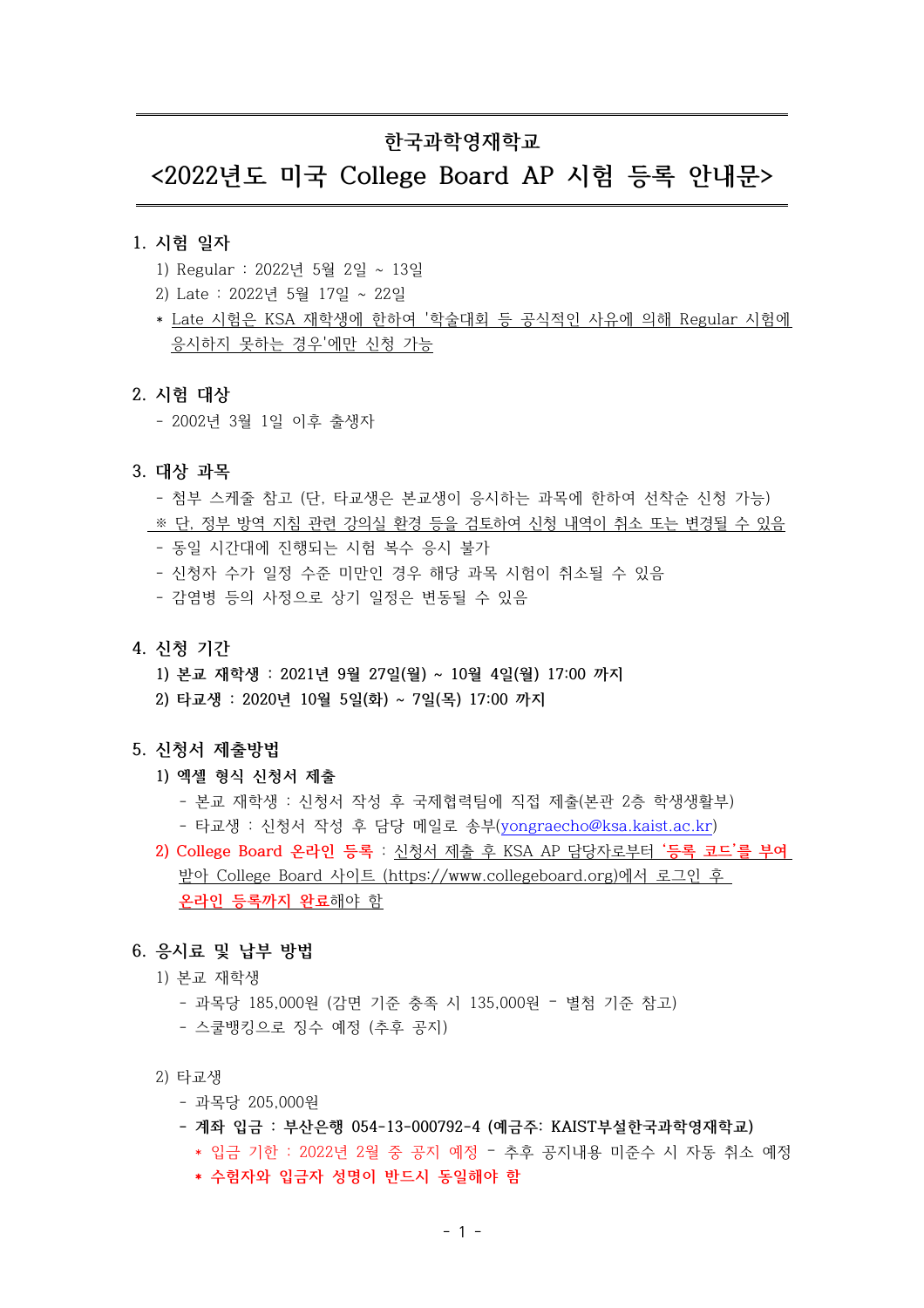### 7. 환불 관련

- 2022년 2월 중 응시료 납부와 함께 환불 관련 사항 공지 예정
- 단, 시험 당일 미응시한 경우 환불 불가
- College Board, 센터 사정 등으로 인한 변동사항 발생 시 환불 관련 사항 개별 통보 예정

### 8. 시험 준비물 및 반입금지 물품

|        | 신분증(만료기간이 지나지 않은 여권, 주민등록증)<br>2B연필, 지우개, 펜(검정 또는 파랑),<br>시험 과목별 필요한 준비물(허용 가능 계산기, 자 등) |  |
|--------|------------------------------------------------------------------------------------------|--|
| 준비물    |                                                                                          |  |
|        | ※허용 가능 계산기 숙지                                                                            |  |
|        | https://apcentral.collegeboard.org/ap-coordinators/on-exam-day                           |  |
|        | /calculator-policy                                                                       |  |
| 반입금지물품 | 휴대폰, 노트북, 인터넷 사용 가능 장치, 블루투스 가능 장치, 녹화 또는<br>녹음 가능 장치, 알람시계, 카메라, MP3 플레이어 및 아이팟, 음식물 등  |  |

### 9. 시험 당일 안내사항

- 1) 장소 : 한국과학영재학교 예지관(설동근관) 2층 세미나실 (변동 가능)
- 2) 입실 시간 준수 (시험 시작 이후 늦게 도착한 경우 응시 불가)
	- Morning Session (8AM) : 오전 7시 40분까지 입실
	- Afternoon Session (12PM) : 오전 11시 40분까지 입실
	- Physics C: Electricity and Magnetism (2PM) : 오후 1시 40분까지 입실

### 10. 시험 성적 확인

- College Board 사이트에서 온라인 상 확인

### 11. 문의처

- Email : yongraecho@ksa.kaist.ac.kr
- 전화 : 051-606-2186